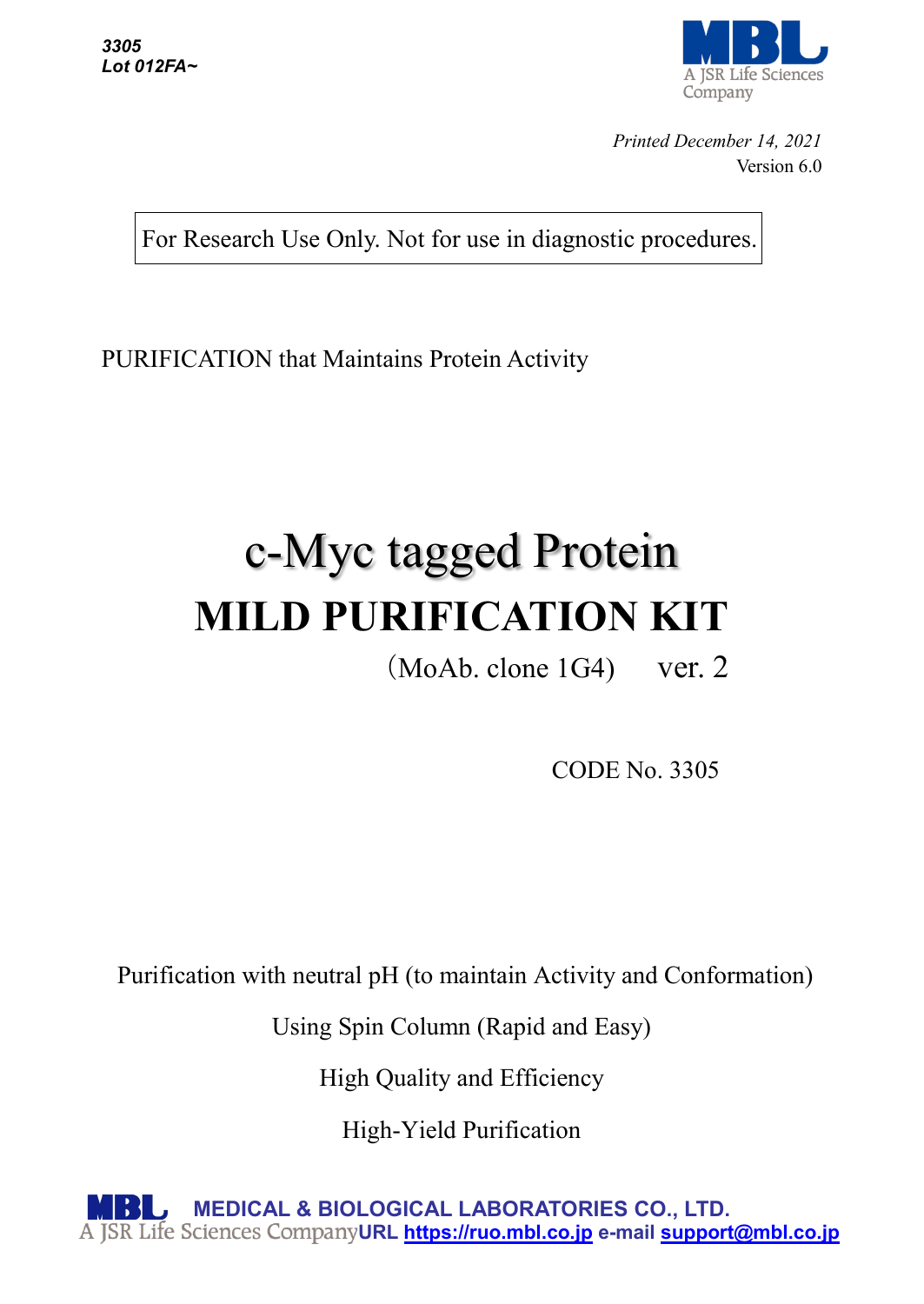#### **Product Description**

The ability to isolate and study a purified protein lies at the heart of modern biochemistry. Researchers in many fields require highly purified, active proteins for studies involving signaling pathways, enzymology, receptor binding, DNA binding, post-transcriptional modifications, and much more.

The method of purification is one of the important keys for maintaining protein structure and function. The c-Myc tagged Protein MILD PURIFICATION KIT is designed for the isolation of c-Myc tagged protein from cell lysates and culture supernatant. Severe conditions such as acidic or alkaline elution can denature protein structure while maintaining a neutral pH can preserve protein activity and conformation. MBL has developed the Anti-c-Myc tag Gel to quickly and efficiently purify c-Myc-tagged proteins at neutral pH to maintain protein activity and native conformation. The c-Myc tag peptide competitively elutes the c-Myc tagged protein from Anti-c-Myc tag Beads while minimally interfering with protein function.

The affinity of the anti-c-Myc tag antibody is also very important. Very high affinity antibody cannot be dissociated from the c-Myc tagged protein, and low affinity antibody is not sufficient for binding. MBL has optimized the affinity of the anti-c-Myc tag antibody to permit high yields and efficient purification of functional c-Myc-tagged proteins for biochemical studies. This kit is simple and fast, because all procedures of this kit have been optimized by using a Spin Column.

In ver.2, MBL improved the purification capacity of the Anti-c-Myc tag Beads by using the new monoclonal antibody (Clone 1G4). It is easily possible for scale-up by using a c-Myc tagged Protein MILD PURIFICATION GEL (code 3306, 3307).

#### **Kit Components**

Components sufficient for conducting 20 purifications of c-Myc tagged protein from 100-mm culture dishes.

| 1. Anti-c-Myc tag Beads | 25% slurry: 100 µL beads in 400 µL total volume in PBS with 0.1% |
|-------------------------|------------------------------------------------------------------|
|                         | ProClin 150 as preservative                                      |
| 2. Elution Peptide      | c-Myc tag peptide (EQKLISEEDL), 1 mg in 1 mL PBS after           |
|                         | reconstitution                                                   |
| 3. Spin Columns Sets    | 20 columns with pre-inserted bottom plugs and top caps           |
| 4. Wash Concentrate     | $10x$ concentrate, 6 mL                                          |

#### **Procedure Summary**

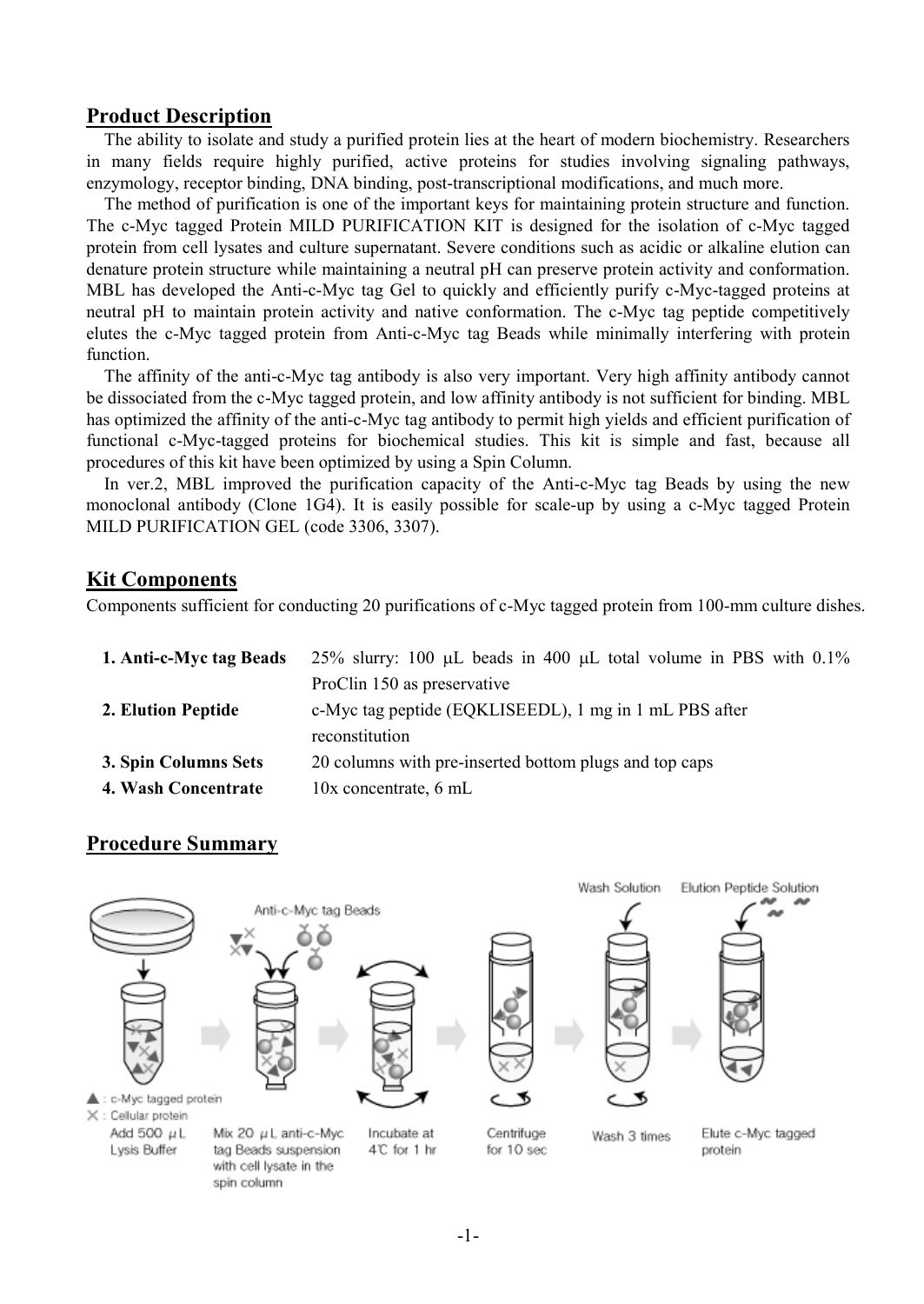# **Product Capacity**

The purification capacity of the Anti-c-Myc tag Beads varies depending upon the c-Myc tagged protein. For examples, 5 µL of Anti-c-Myc tag Beads (20 µL slurry) bound 5 µg of a c-Myc tagged protein (27 kDa) and eluted 3 ug of purified protein.

## **Materials Required but not Provided**

- 1. Microcentrifuge capable of 15,000 x g
- 2. Sampling tube (1.5 mL or 2 mL)
- 3. End-over-end rotator
- 4. PBS or TBS
- 5. Lysis buffer

Suitable Lysis buffer varies with cell type.

**Note**: Do not use SDS based RIPA buffer (see Additional Information).

A. Homemade Lysis buffer

20-50 mM Tris-HCl, pH 7.5 or HEPES-KOH, pH 7.5

- 50-250 mM NaCl
	- 5 mM EDTA
		- 1% NP-40 or Triton X-100

If necessary add Protease Inhibitor Cocktail

(e.g. SIGMA code P8340, PIERCE code 78415).

B. Commercial Reagent

SIGMA CelLytic M Cell Lysis Reagent, code no. C2978

PIERCE M-PER Mammalian Protein Extraction Reagent, code no.78503

#### **Storage**

Store for up to 1 year from date of receipt at 4°C. Do not freeze.

The descriptions of the following protocols are examples. Each user should determine the appropriate condition.

#### **Protocols**

The following protocol is for the isolation of c-Myc tagged proteins produced in a 100 mm cell culture dish. The expression level of the c-Myc tagged protein may vary. If necessary, adjust the volume of Anti-c-Myc tag Beads and Elution Peptide Solution proportionally.

#### **Material Preparation**

1. Wash Solution

 Dilute Wash Concentrate with 9 times its volume of distilled water. (e.g. Dilute 0.1 mL of Wash Concentrate with 0.9 mL of distilled water.) For each Spin Column, prepare 1 mL of Wash Solution.

2. Elution Peptide Solution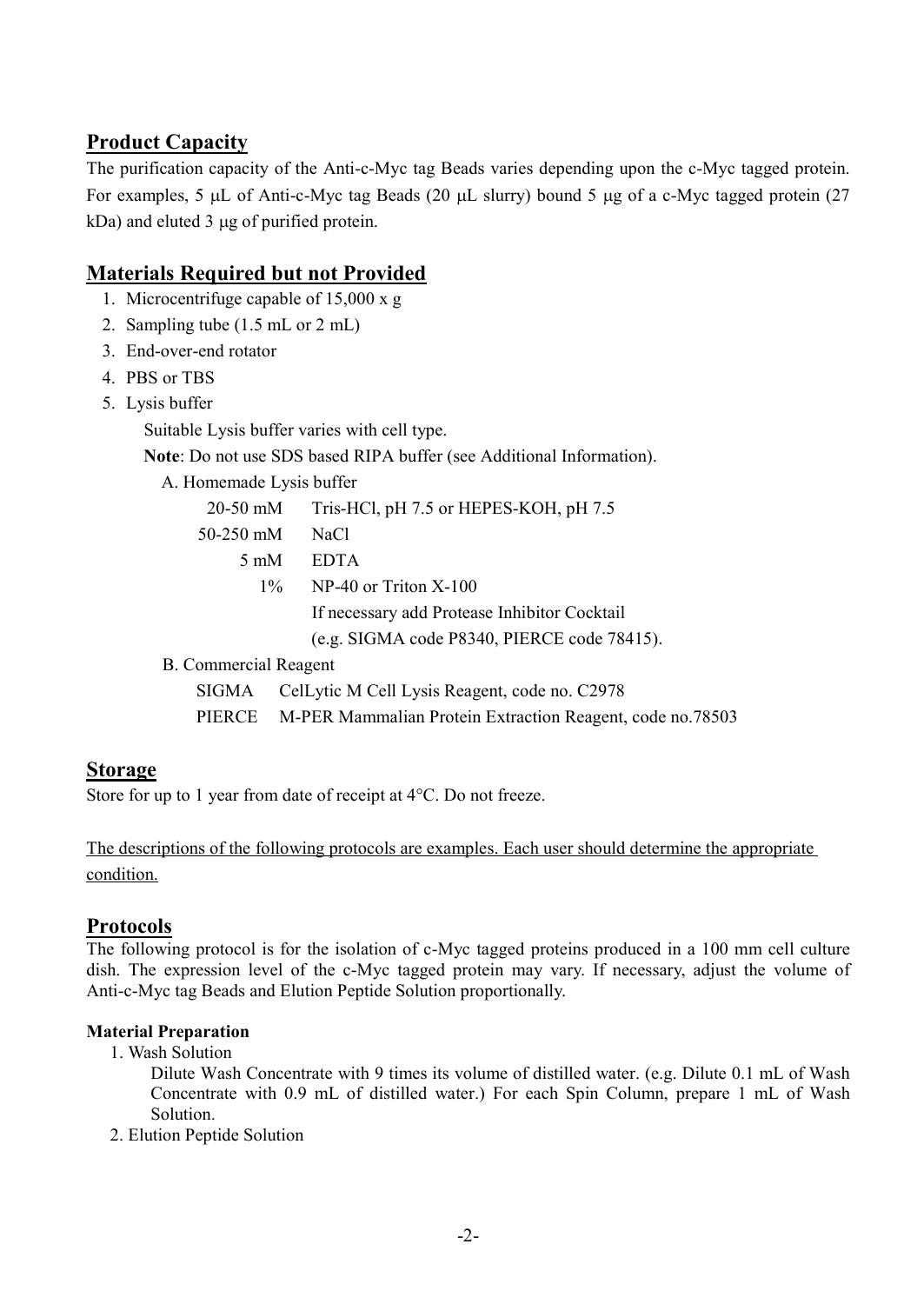Reconstitute the Elution Peptide with 1 mL of distilled water. If you want to store the reconstituted Elution Peptide, prepare appropriate aliquots (e.g. 45 µL x 20 tubes) and store at -20°C. Repeated freezing and thawing is not recommended.

#### **Purification from cell lysate (c-Myc tagged protein is not secreted from the cells)**

#### **(Lysis of Mammalian Cells)**

- 1. Detach the cells from the culture dish if necessary, and collect the cell suspension into the centrifuge tube.
- 2. Centrifuge the cell suspension at 400 x g for 5 minutes to pellet the cells. Carefully remove and discard the supernatant.
- 3. Wash cells by resuspending the cell pellet in ice-cold PBS or TBS.
- 4. Centrifuge the cell suspension at 400 x g for 5 minutes to pellet the cells. Carefully remove and discard the supernatant.
- 5. Add 500 µL of Lysis buffer to the cell pellet and vortex.
- 6. Incubate the sample for  $30$  minutes on ice.<br>7. Remove cell debris by centrifugation at 15.
- Remove cell debris by centrifugation at 15,000 x g for 10 minutes at  $4^{\circ}$ C.

#### **(Purification of c-Myc tagged Protein)**

- 8. Transfer the 500 µL of cell lysate to the Spin Column.
- 9. Resuspend the Anti-c-Myc tag Beads by tapping and inverting the vial several times immediately before dispending. Don't vortex.
- 10. Dispense 20 µL Anti-c-Myc tag Beads suspension (5 µL beads) into the Spin Column. Screw on the cap.
- 11. Incubate with gentle end-over-end mixing for 1 hour at 4°C. If the Spin Column does not fit your end-over-end rotator, put it in a suitable tube (e.g. 15 mL centrifuge tube) that fits your end-over-end rotator.
- 12. Loosen the top cap on the column. Remove the bottom plug. Place the Spin Column in a sampling tube. Centrifuge for 10 seconds. Discard the flow-through (or save for future analysis).
- 13. Take off the top cap. Keep the bottom plug off. Place the Spin Column in a sampling tube.
- 14. Add 0.2 mL of Wash Solution to each column. It is not necessary to stir the Spin Column. Centrifuge for 10 seconds. Discard the flow-through. Repeat this step two additional times.
- 15. Place the Spin Column in a new sampling tube.
- 16. Add 20 µL Elution Peptide Solution to the Anti-c-Myc tag Beads. It is not necessary to place the bottom plugs and top cap on the Spin Column. Tap the tube gently several times. Incubate for 5 minutes at 4°C. Centrifuge for 10 seconds.
- 17. Repeat step 16 again. The two eluates may be pooled in one sampling tube.

#### **Purification from culture supernatant (if the c-Myc tagged protein is secreted into the culture supernatant)**

- 1. Collect the culture supernatant from the cell culture dish into the centrifuge tube.
- 2. Centrifuge at 400 x g for 5 minutes to remove cell debris.
- 3. Transfer the supernatant to a new 15 mL centrifuge tube.
- 4. Resuspend the anti-c-Myc tag Beads by tapping and inverting the vial several times immediately before dispending. Don't vortex.
- 5. Dispense 20  $\mu$ L anti-c-Myc tag Beads suspension (5  $\mu$ L beads) into the 15 mL centrifuge tube with culture supernatant. Screw on the cap.
- 6. Incubate with gentle end-over-end mixing for 1 hour at 4°C.
- 7. Centrifuge at 400 x g for 5 minutes. Discard the supernatant (or save for future analysis), but leave 100-400 µL supernatant above the Anti-c-Myc tag Beads.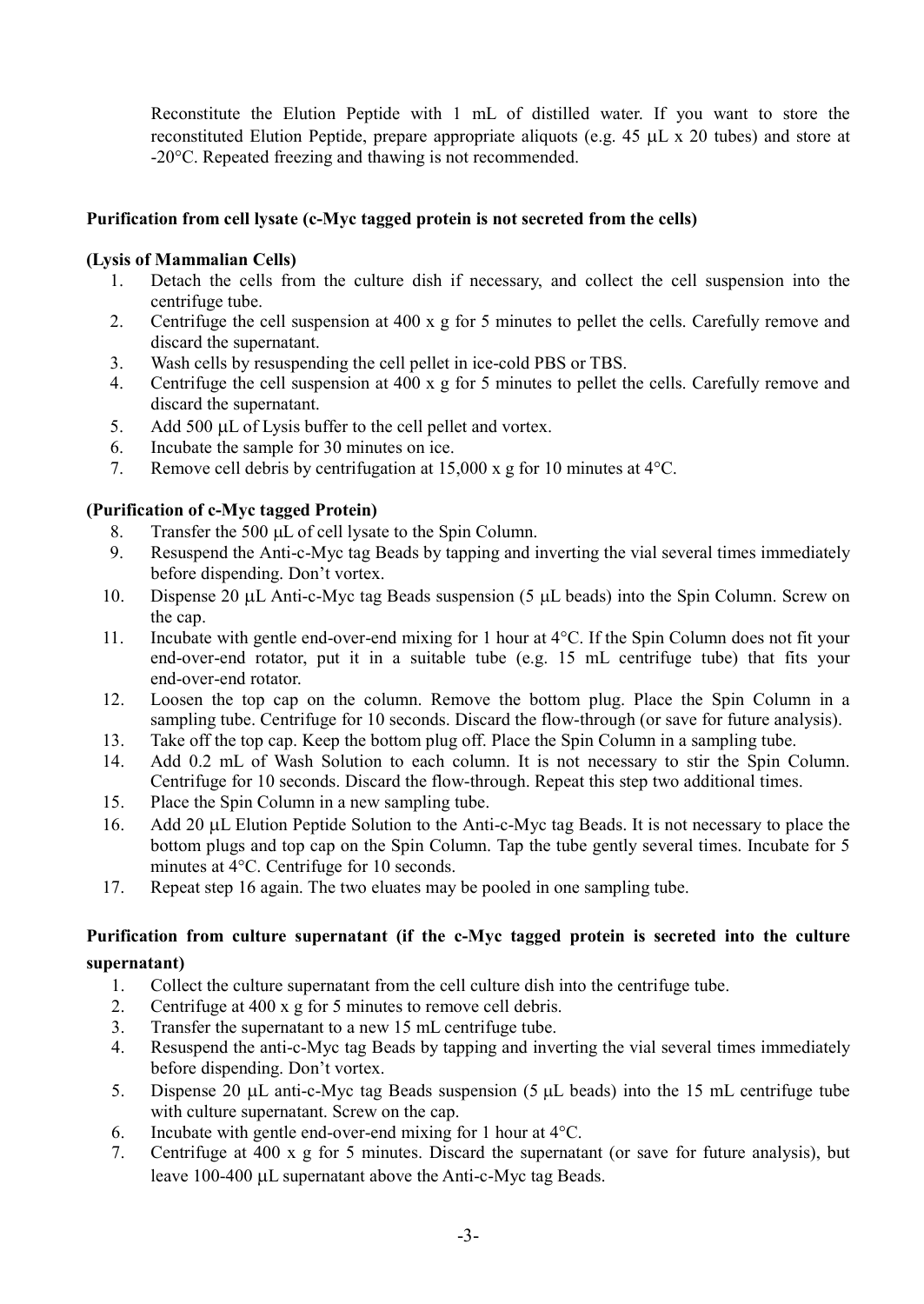- 8. Resuspend the Anti-c-Myc tag Beads in the 100-400 µL supernatant by pipetting up and down several times.
- 9. Transfer the resuspended Anti-c-Myc tag Beads in 100-400 µL supernatant to the Spin Column.
- 10. Keep the top cap off. Remove the bottom plug. Place the Spin Column in a sampling tube. Centrifuge for 10 seconds. Discard the flow-through (or save for future analysis).
- 11. Keep the bottom plug off. Place the Spin Column in a sampling tube.
- 12. Add 0.2 mL of Wash Solution to each column. It is not necessary to stir the Spin Column. Centrifuge for 10 seconds. Discard the flow-through. Repeat this step two additional times.
- 13. Place the Spin Column in a new sampling tube.
- 14. Add 20 µL Elution Peptide Solution to the Anti-c-Myc tag Beads. It is not necessary to place the bottom plugs and top cap on the Spin Column. Tap the tube gently several times. Incubate for 5 minutes at 4ºC. Centrifuge for 10 seconds.
- 15. Repeat step 14 again. The two eluates may be pooled in one sampling tube.

(Note: Steps 14-17 of the first protocol are identical to steps 12-15 of the second protocol.)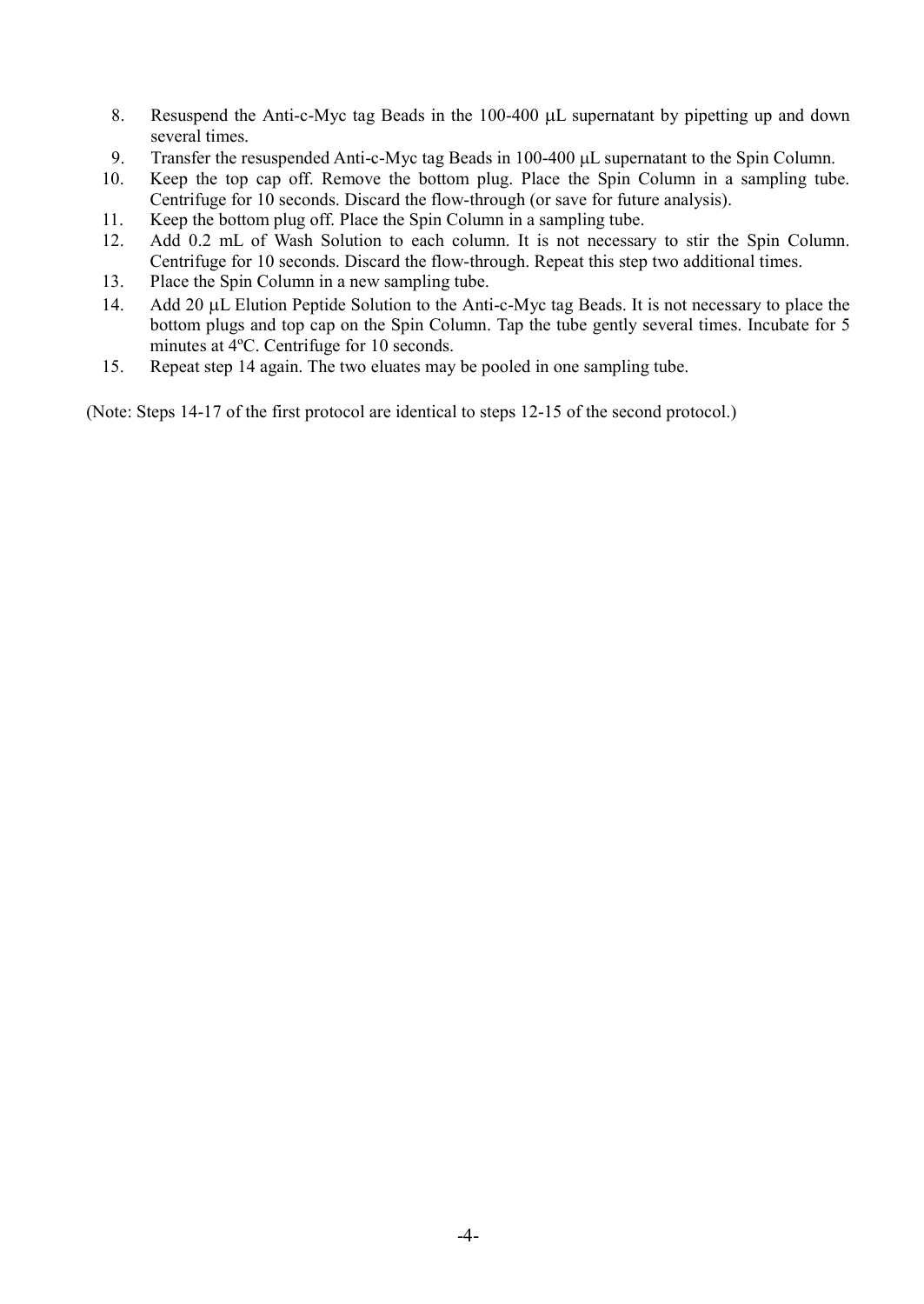#### **Example of Purification Results**

Purification of c-Myc tagged SIRT1/Sir2 Deacetylase



Lane 1: MW Marker Lane 2: MILD PURIFICATION KIT (PEPTIDE purification) Lane 3: Acid purification Lane 4: Alkali purification

#### SDS-PAGE (Coomassie Brilliant Blue Staining)

Human embryonic kidney cells (293T) were transfected with pCMV-c-Myc-SIRT1/Sir2 Deacetylase and cultured for 70 hours. Cells were then lysed in the Lysis buffer (500 µL/100 mm dish) without any protease inhibitor and purified according to the preceding protocol. For comparison, elution was carried out not only with peptide solution but also with acid solution and alkaline solution. Each purification was conducted with the same amount of Anti-c-Myc tag Beads (5 µL) and the same amount of elution solution  $(20 \mu L \times 2 \times 2)$  times and then pooled).

| Peptide elution solution: neutral pH |                                                                       |
|--------------------------------------|-----------------------------------------------------------------------|
|                                      | Acid elution solution: pH 2.8 (Neutralize the elution immediately)    |
|                                      | Alkali elution solution: pH 11.3 (Neutralize the elution immediately) |



### **Protein Activity**

Protein activity was measured by SIRT1/Sir2 Deacetylase Fluorometric Assay Kit.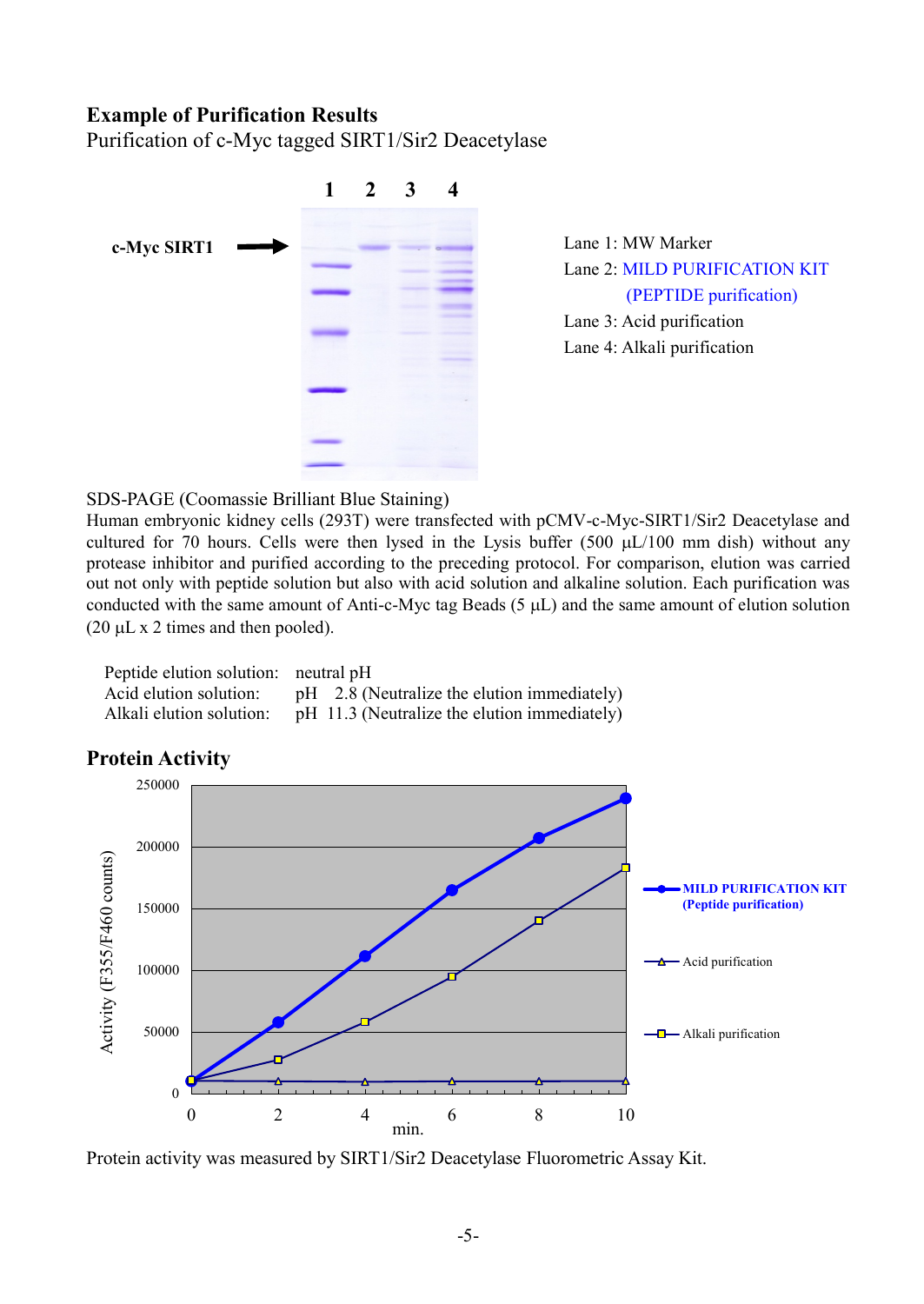# **Additional Information**

Several reagents were examined whether or not they were suitable for use with the c-Myc tagged Protein MILD PURIFICATION KIT. The results are listed below.

| <b>Chaotropic agents</b> |                             |                |                |
|--------------------------|-----------------------------|----------------|----------------|
|                          | Urea                        | 1 <sub>M</sub> | <b>Yes</b>     |
|                          | <b>Guanidine-HCI</b>        | 1 <sub>M</sub> | N <sub>0</sub> |
|                          |                             |                |                |
| <b>Reducing agents</b>   |                             |                |                |
|                          | <b>DTT</b>                  | 10 mM          | Yes            |
|                          | 2-Mercaptoethanol           | 10 mM          | <b>Yes</b>     |
| <b>Surfactants</b>       |                             |                |                |
| Nonionic                 | Tween-20                    | 5%             | <b>Yes</b>     |
|                          | TritonX-100                 | 5%             | Yes            |
|                          | <b>NP40</b>                 | 5%             | Yes            |
|                          | Digitonin                   | $1\%$          | <b>Yes</b>     |
|                          | $n-Octyl-\beta-D-gulcoside$ | $1\%$          | Yes            |
| Zwitte rionic            | <b>CHAPS</b>                | 1%             | Yes            |
|                          | <b>CHAPSO</b>               | $1\%$          | <b>Yes</b>     |
| Anionic                  | <b>SDS</b>                  | 0.05%          | N <sub>0</sub> |
|                          | <b>Sodium Deoxycholate</b>  | 0.1%           | <b>Yes</b>     |
|                          | <b>Sodium Deoxycholate</b>  | 0.5%           | N <sub>0</sub> |
| <b>Others</b>            |                             |                |                |
|                          | <b>NaCl</b>                 | 1 <sub>M</sub> | <b>Yes</b>     |
|                          | <b>Glyce rol</b>            | 10%            | <b>Yes</b>     |
|                          | <b>EDTA</b>                 | 10 mM          | Yes            |
|                          |                             |                |                |

The "Yes" indicates the reagents can be used in the Lysis buffer for this kit up to the indicated concentration. The "No" indicates the reagents cannot be used in the Lysis buffer for this kit at the indicated concentration.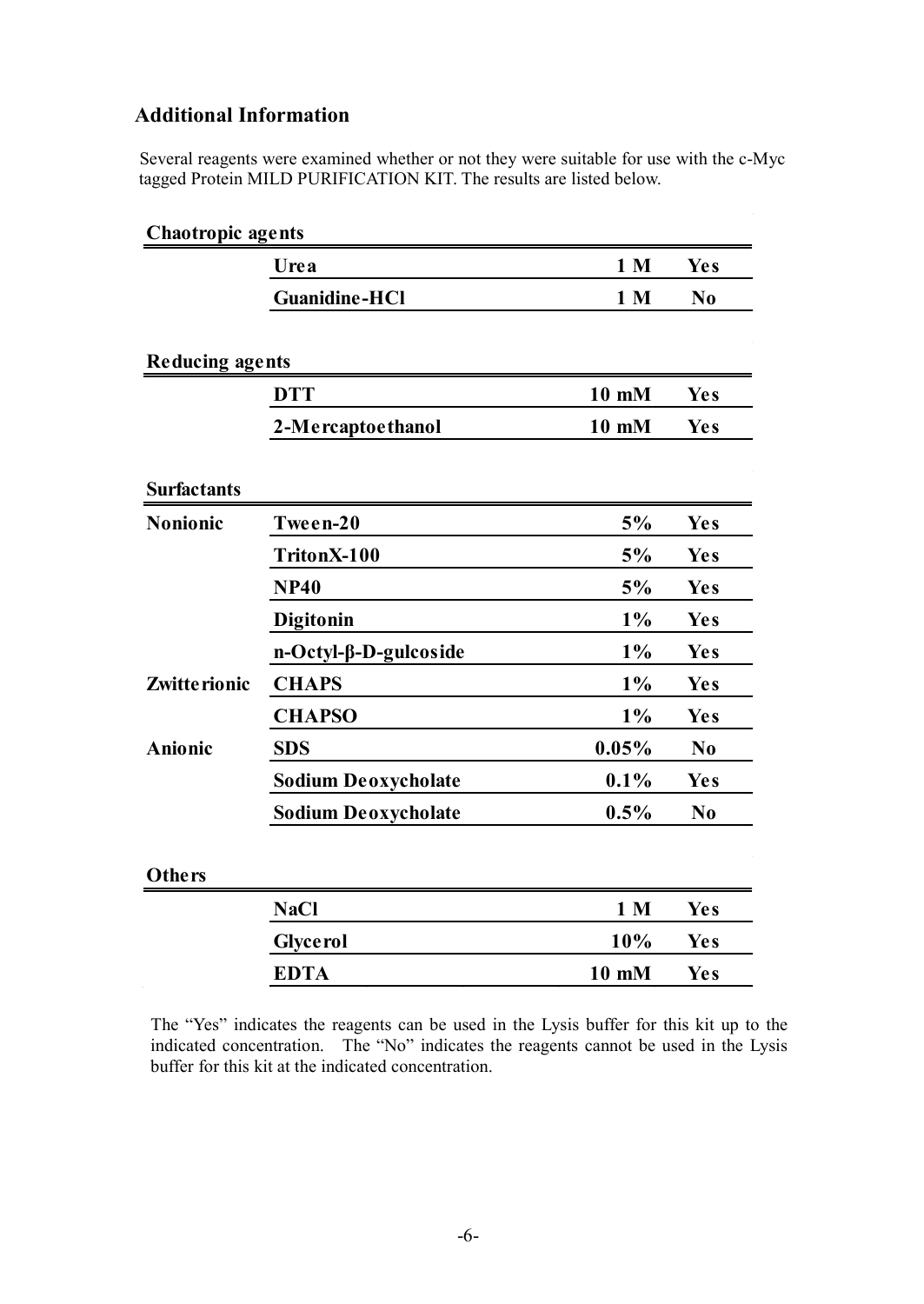#### はじめに

さまざまの研究分野で、活性のあるタンパク質、構造を保ったタンパク質を精製することは大変重要で す。活性や構造を保ったままでタンパク質を精製するためには、酸、アルカリなどの過酷な条件下ではな く、マイルドな中性条件下で精製できることが理想的です。このキットは、哺乳動物細胞などで発現させ た c-Myc tag 融合タンパク質をマイルドな中性条件下で、スピンカラムを使い短時間で精製可能にしたキッ トです。

キットに含まれる抗 c-Myc tag ビーズには抗 c-Myc tag 抗体が結合しています。スピンカラムの中で c-Myc tag 融合タンパク質(哺乳動物細胞などで発現させた c-Myc tag 融合タンパク質など、以下目的タンパク質 と略す)と抗 c-Myc tag ビーズを混合します。インキュベーション後の洗浄で目的タンパク質以外を洗い流 します。続けて過剰量の c-Myc tag ペプチドを含む溶液を加えることで、目的タンパク質と競合させ、抗 c-Myc tag ビーズから目的タンパク質を解離させて回収します。スピンカラムを使用することにより、全工 程、1 時間 30 分以内(細胞抽出液の調製工程は除く)で迅速に目的タンパク質を精製することができます。

MBL では、このキットのために、最適な親和性を持った抗体を開発しました。抗体と抗原の親和性が弱 いと十分な結合が起こらず、強すぎると抗体と抗原の解離をマイルドな中性条件下では行うことができま せん。本キットで使用している抗 c-Myc tag 抗体は c-Myc tag 融合タンパク質をマイルドな中性条件下で精 製するために最適な親和性を示します。

Ver.2 では親和性をより最適化したモノクローナル抗体(Clone 1G4)をゲル結合抗体として用いることで 精製キャパシティーを向上させることができました。また、別売のゲルを用いることにより簡単にスケー ルアップすることもできます(code 3306, 3307)。

#### キット構成

哺乳動物培養細胞に発現させた c-Myc tag 融合タンパク質を 100-mm dish で 20 枚分を精製するための試薬 類が含まれます。

| 1. Anti-c-Myc tag Beads | 400 μL (25%スラリー: 保存剤として 0.1%の ProClin 150 を含有する     |         |
|-------------------------|-----------------------------------------------------|---------|
|                         | PBS に 100 µL のビーズが入っています)                           |         |
| 2. Elution Peptide      | c-Myc tag $\sqrt{7}$ F F(EQKLISEEDL), 1 mg/1 mL PBS | (凍結乾燥品) |
| 3. Spin Columns Sets    | カラム 20個とキャップ 20個                                    |         |
| 4. Wash Concentrate     | 6 mL (10 倍濃縮品)                                      |         |

#### 精製法の概略(培養細胞からの精製)

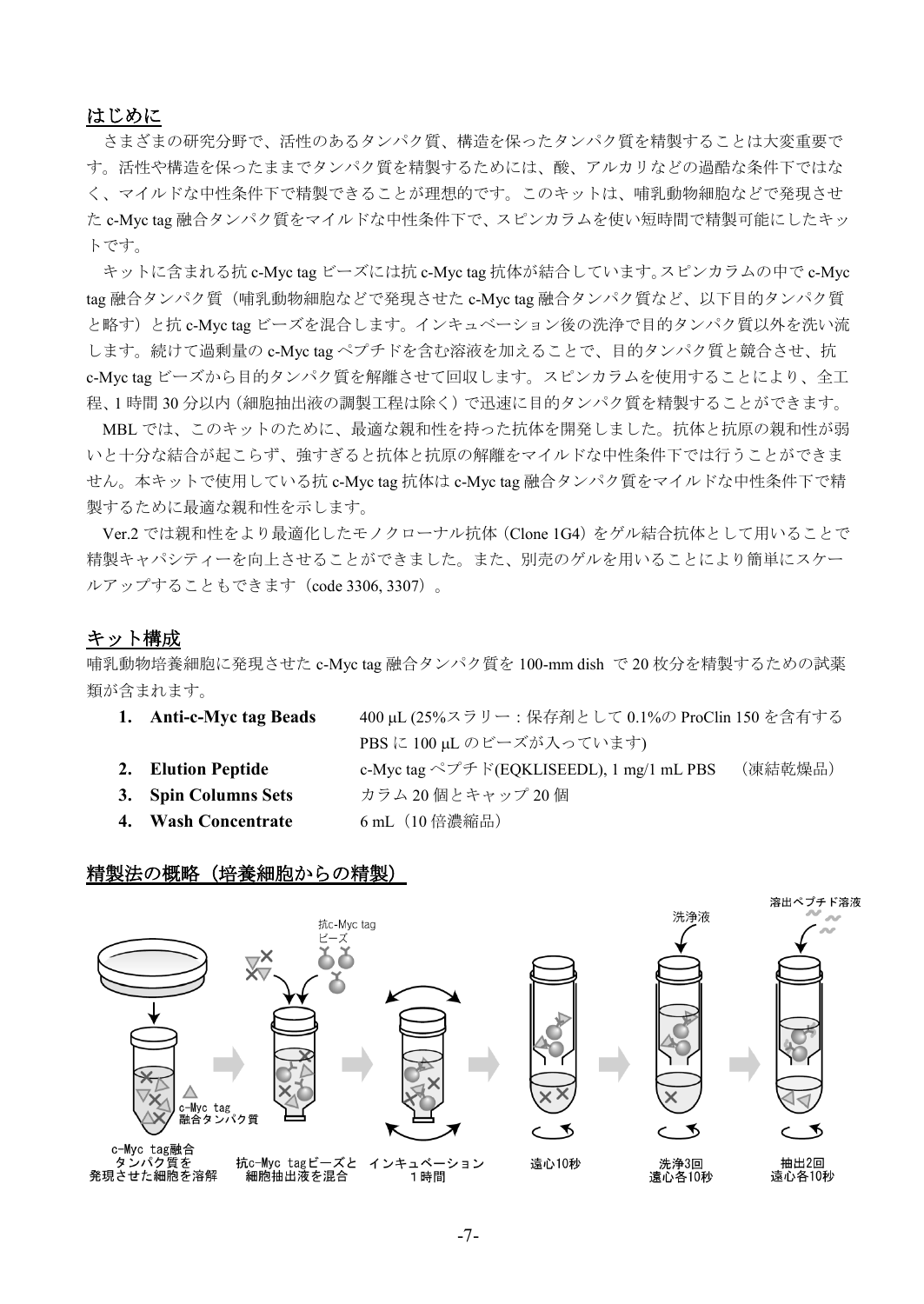#### 精製のキャパシティー

精製のキャパシティーは c-Myc tag 融合タンパク質の種類によって異なります。 27 kDa の c-Myc tag 融合タンパク質で測定した例では、5 µL の抗 c-Myc tag ビーズ (20 µL スラリー)は5 µg の c-Myc tag 融合タンパク質と結合し、3 µg を回収することができました。

#### 必要なもの(**Kit** 以外)

- 1.マイクロ遠心機 (15,000 x g まで遠心できるもの)
- 2.サンプリングチューブ (1.5 mL または 2.0 mL)
- 3.ローテーター
- 4.PBS あるいは TBS
- 5.細胞溶解バッファー 細胞によって最適な細胞溶解バッファーの種類は異なります。

#### 注意:**SDS** が含まれる **RIPA buffer** は使えません。(最終ページの試薬の使用可否表をご覧下さい)

A.自家製の例

20-50 mM Tris-HCl (pH 7.5) 又は HEPES-KOH (pH 7.5) 50-250 mM NaCl 5 mM EDTA 1% NP-40 又は Triton X-100 必要ならば Protease Inhibitor Cocktail を加えて下さい。 (例: SIGMA code P8340, PIERCE code 78415)

B.市販品の例

CeILytic M Cell Lysis Reagent (SIGMA; code C2978) M-PER Mammalian Protein Extraction Reagent (PIERCE; code 78503)

#### 保存

製品有効期限は、出荷後 1 年間です。2~8°C で保存して下さい。凍結はお避け下さい。

データシート中のプロトコルは参考例です。研究によって最適な条件は異なりますので、事前に 条件検討を行うことを推奨します。

#### プロトコル

次のプロトコルは 100-mm dish で培養した哺乳動物細胞で発現させた c-Myc tag 融合タンパク質を精製 する場合の例です。c-Myc tag 融合タンパク質の発現のレベルはさまざまです。発現させるタンパク質 の種類、発現系、細胞種、遺伝子導入用試薬あるいは培養日数などに影響されます。必要に応じて、 抗 c-Myc tag ビーズの量と溶出ペプチド溶液の量を調整して下さい。

#### 試薬の準備

1.洗浄液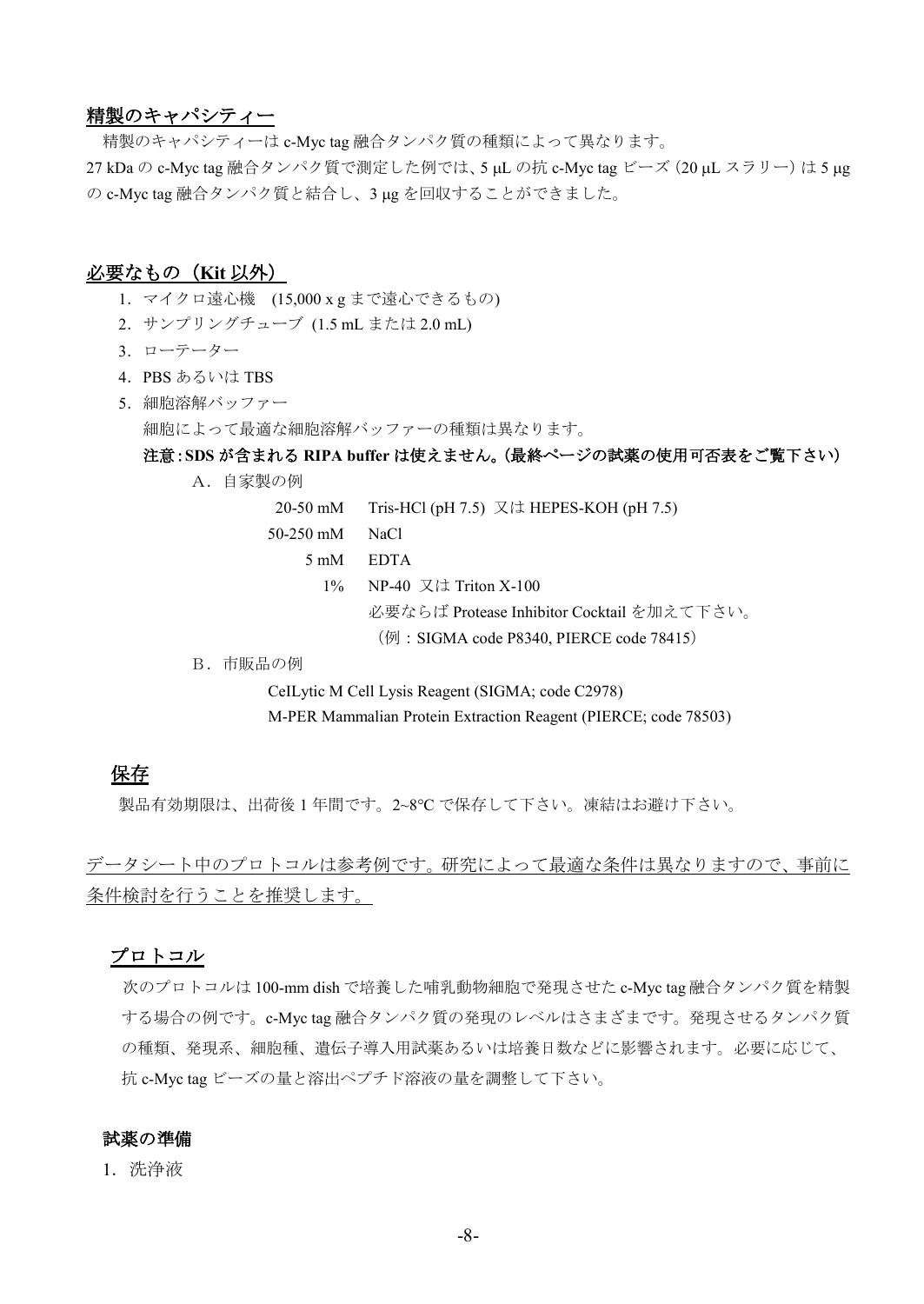Wash Concentrate (10 倍濃縮品) を脱イオン水で 10 倍希釈して下さい。

(例:0.1 mL の Wash Concentrate に 0.9 mL の脱イオン水を加えて下さい。)

1 回の精製につき 1 mL の洗浄液を用意して下さい。

2.溶出ペプチド溶液

 Elution Peptide(1 mg の c-Myc tag ペプチド EQKLISEEDL を 1 mL の PBS に溶解後、凍結乾燥して あります)に 1 mL の脱イオン水を加えて数回ピペッティングして溶解して下さい。 溶解後の溶出ペプチド溶液を保存する場合は適切な量に分注(例:45 µL x 20 チューブ)して、 -20°C に保存して下さい。凍結融解の繰り返しは避けて下さい。

# 培養細胞からの精製(**c-Myc tag** 融合タンパク質が細胞外に分泌されない場合)

#### **(**細胞抽出液の調製**)**

- 1. c-Myc tag 融合タンパク質を発現させた細胞を遠沈チューブに移します。(必要なら、培養皿から細 胞を剥がして下さい。)
- 2. 遠沈チューブを 400xg で 5 分間遠心後、上清を捨てます。
- 3. 冷却した PBS 又は TBS に細胞を懸濁します。
- 4. 遠沈チューブを 400xg で 5 分間遠心後、上清を捨てます。
- 5. 500 µL の細胞溶解バッファーを細胞ペレットに加え、ボルテックスします。
- 6. 30 分間、氷の上に静置して下さい。
- 7. 15,000xg、4°C で 10 分間遠心します。(上清を使用します)

#### **(c-Myc tag** 融合タンパク質の精製**)**

- 8. 細胞抽出液(7.遠心上清)500 µL をスピンカラムに入れます。
- 9. 使用直前に Anti-c-Myc tag Beads の容器を指で弾き、転倒混和することで均一なスラリー にして下さい。ボルテックスはかけないで下さい。
- 10. Anti-c-Myc tag Beads のサスペンジョン 20 µL (5 µL ビーズ)をスピンカラムに加え、キャップをします。
- 11. スピンカラムをローテーターにセットし、4°C で 1 時間穏やかに転倒混和します。 ご使用のローテーターにスピンカラムがセットできない場合は、ローテーターにセットできる適当な チューブ(15 mL の遠沈チューブなど)にスピンカラムを入れてセットして下さい。
- 12. スピンカラムの上のキャップをゆるめ、下のプラグを外して下さい。スピンカラムをサンプリング チューブに入れて 10 秒間遠心します。サンプリングチューブの液を捨てます(必要ならば、後の分 析のためにとっておきます)。
- 13. スピンカラムの上のキャップを取ります。下のプラグは外したままにしておきます。スピンカラム をサンプリングチューブに入れます。
- 14. スピンカラムに洗浄液を 0.2 mL 入れます。スピンカラムをゆすったりする必要はありません。 10 秒間遠心しサンプリングチューブの液を捨てます。これを 3 回繰り返します。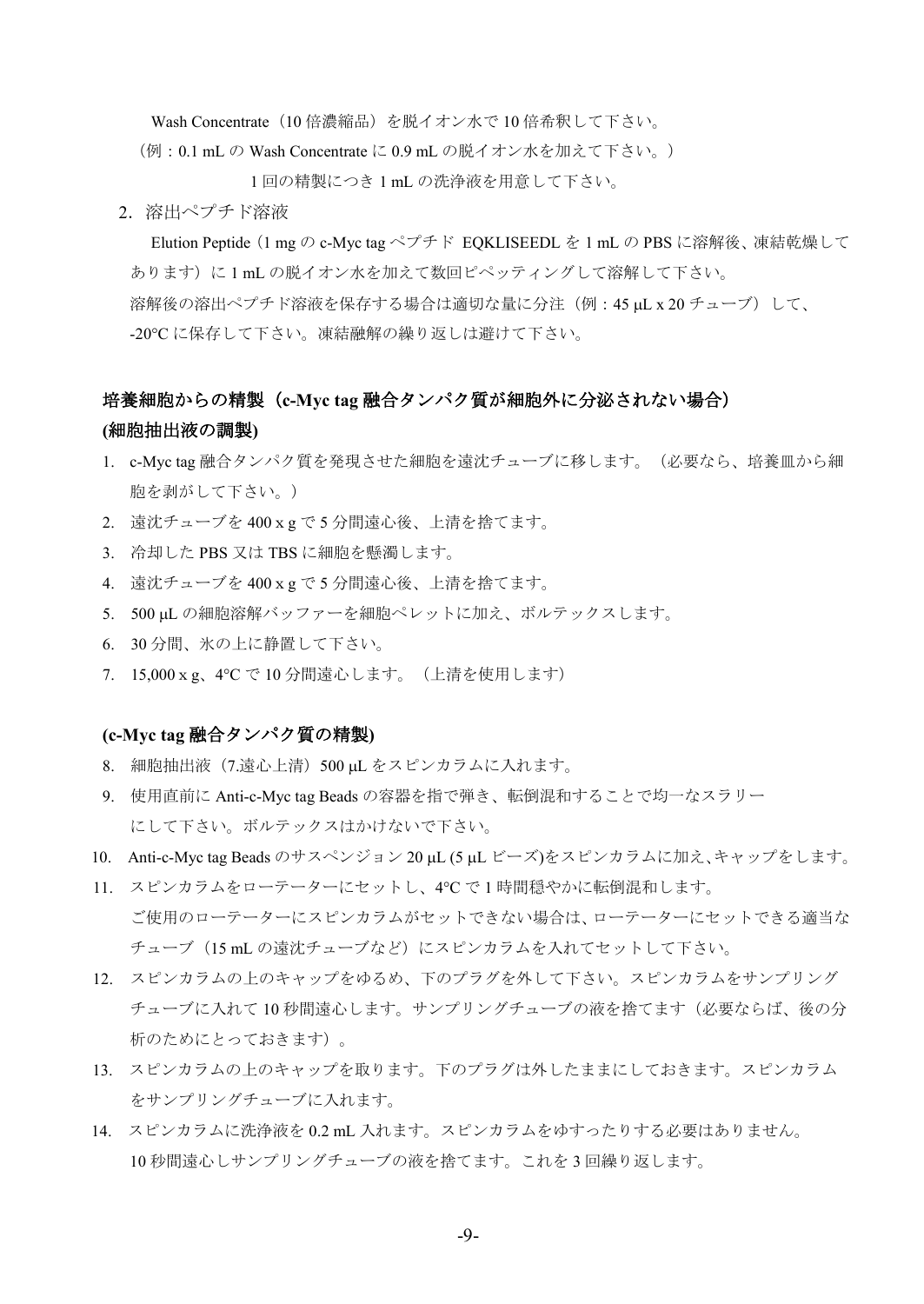- 15. スピンカラムを新しいサンプリングチューブに移します。
- 16. 20 µL の溶出ペプチド溶液を抗 c-Myc tag ビーズに加えます。上のキャップ、下のプラグともに外した ままにしておきます。サンプリングチューブの外から、数回、軽く指で弾いて溶出ペプチド溶液と 抗 c-Myc tag ビーズをなじませた後、5 分間 4°C に置きます。その後、10 秒間遠心し、溶出した c-Myc tag 融合タンパク質をサンプリングチューブに回収します。
- 17. 16 の操作をもう一度繰り返します。16 と 17 のステップで溶出した c-Myc tag 融合タンパク質は 1つのチューブに合わせて回収してもかまいません。

#### 培養上清からの精製(**c-Myc tag** 融合タンパク質が培養上清に分泌されている場合)

- 1. c-Myc tag 融合タンパク質を発現させた細胞の培養上清を遠沈チューブに集めます。
- 2. 遠沈チューブを 400xg で 5 分間遠心して細胞を沈殿させます。
- 3. 培養上清を新しい 15 mL の遠沈チューブに移します。
- 4. 使用直前に Anti-c-Myc tag Beads の容器を指で弾き、転倒混和することで均一なスラリーにして下さ い。ボルテックスはかけないで下さい。
- 5. Anti-c-Myc tag Beads のサスペンジョン 20 µL (5 µL ビーズ) を培養上清の入った遠沈チューブに加え ます。キャップをします。
- 6. ローテーターにセットし、4°C で 1 時間穏やかに転倒混和します。
- 7. 遠沈チューブを 400xg で 5 分間遠心します。上清を捨てます(必要ならば、後の分析のため にとっておきます)が、上清を完全に除去しないで、100~400 µL は抗 c-Myc tag ビーズといっしょ に遠沈チューブの中に残しておきます。
- 8. 遠沈チューブの中に残した 100~400 µL の培養上清と抗 c-Myc tag ビーズをピペッティングを数回繰 り返すことによって懸濁します。
- 9. 抗 c-Myc tag ビーズと 100~400 µL の培養上清の懸濁液をスピンカラムに移します。
- 10. スピンカラムの上のキャップはしません。また、下のプラグを外して下さい。 スピンカラムをサンプリングチューブに入れて 10 秒間遠心します。サンプリングチューブの液を捨 てます(必要ならば、後の分析のためにとっておきます)。
- 11. スピンカラムの下のプラグは外したままで、サンプリングチューブに入れます。
- 12. スピンカラムに洗浄液を 0.2 mL 入れます。スピンカラムをゆすったりする必要はありません。 10 秒間遠心しサンプリングチューブの液を捨てます。これを3回繰り返します。
- 13. スピンカラムを新しいサンプリングチューブに移します。
- 14. 20 µL の溶出ペプチド溶液を抗 c-Myc tag ビーズに加えます。上のキャップ、下のプラグともに外し たままにしておきます。サンプリングチューブの外から、数回、軽く指で弾いて溶出ペプチド溶液と 抗 c-Myc tag ビーズをなじませた後、5 分間4℃に置きます。その後、10 秒遠心し、溶出した c-Myc tag 融合タンパク質をサンプリングチューブに回収します。
- 15. 14 の操作をもう一度繰り返します。14 と 15 のステップで溶出した c-Myc tag 融合タンパク質は1つ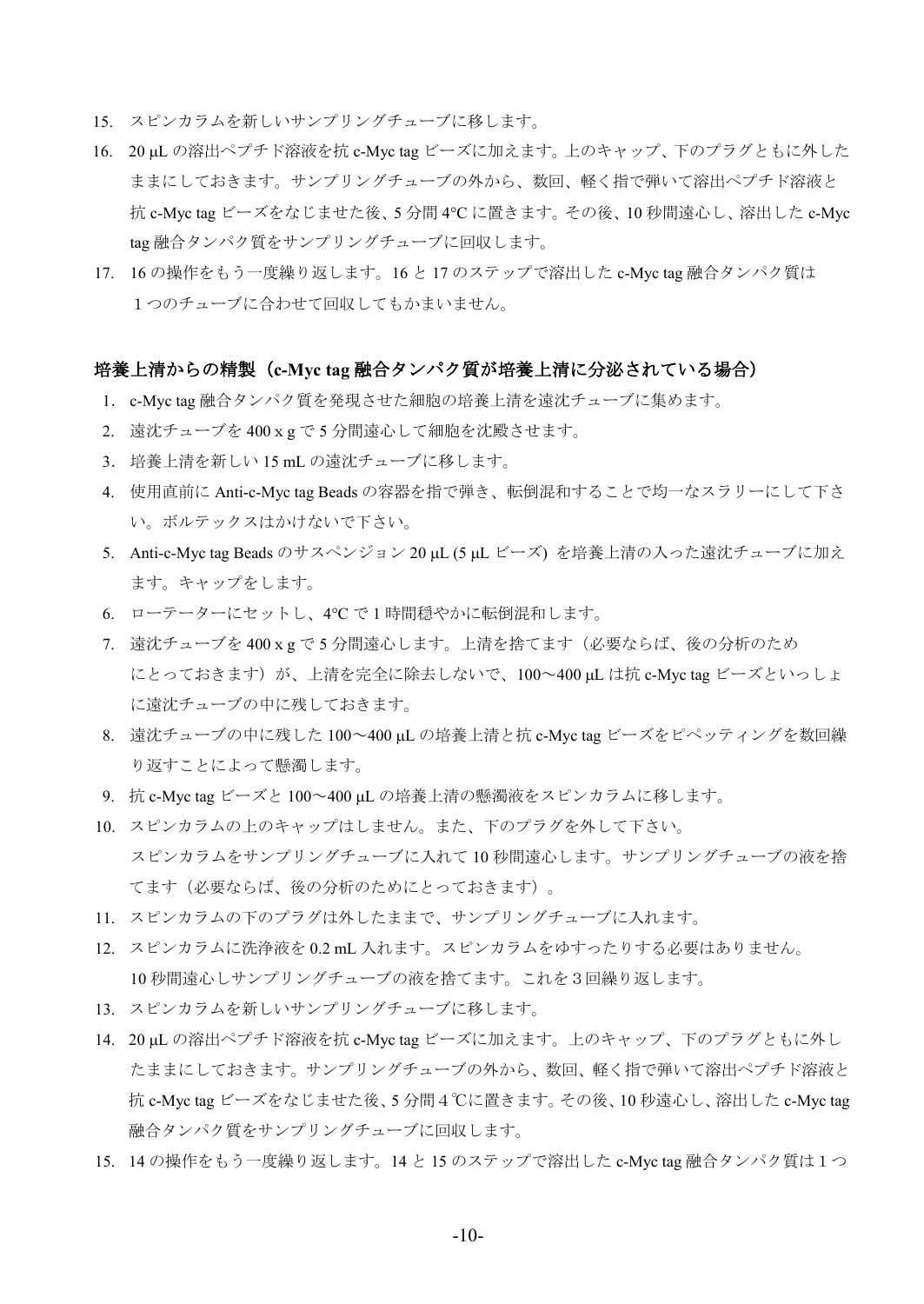のチューブに合わせて回収してもかまいません。

(注意:培養細胞からの精製プロトコルの 14-17 は培養上清からの精製プロトコルの 12-15 と同じです)

#### 精製の例

c-Myc tag 融合 SIRT1/Sir2 脱アセチル化酵素の精製



レーン1:分子量マーカー レーン2:本キット (ペプチド精製) レーン3:酸精製 レーン4:アルカリ精製

SDS-PAGE (クマシー・ブリリアント・ブルー染色)

ヒト胎児腎由来細胞株(293)に pCMV-c-Myc-SIRT1/Sir2 脱アセチル化酵素の遺伝子をトランスフェクションし、70 時 間培養しました。細胞を細胞溶解バッファー(500 µL/100-mm dish)に溶解させ、プロトコルに記載した方法で精製しまし た。比較のために、酸での精製、アルカリでの精製も行いました。各々の精製は同じ量の抗 c-Myc tag ビーズ(5 µL)と同 じ量の溶出液 (20 μL x 2 回溶出をプール)を用いました。

| ペプチド溶出液(本キット) : 中性 |                     |
|--------------------|---------------------|
| 酸溶出液               | :pH 2.8(溶出後ただちに中和)  |
| アルカリ溶出液            | :pH 11.3(溶出後ただちに中和) |



#### タンパク質の活性